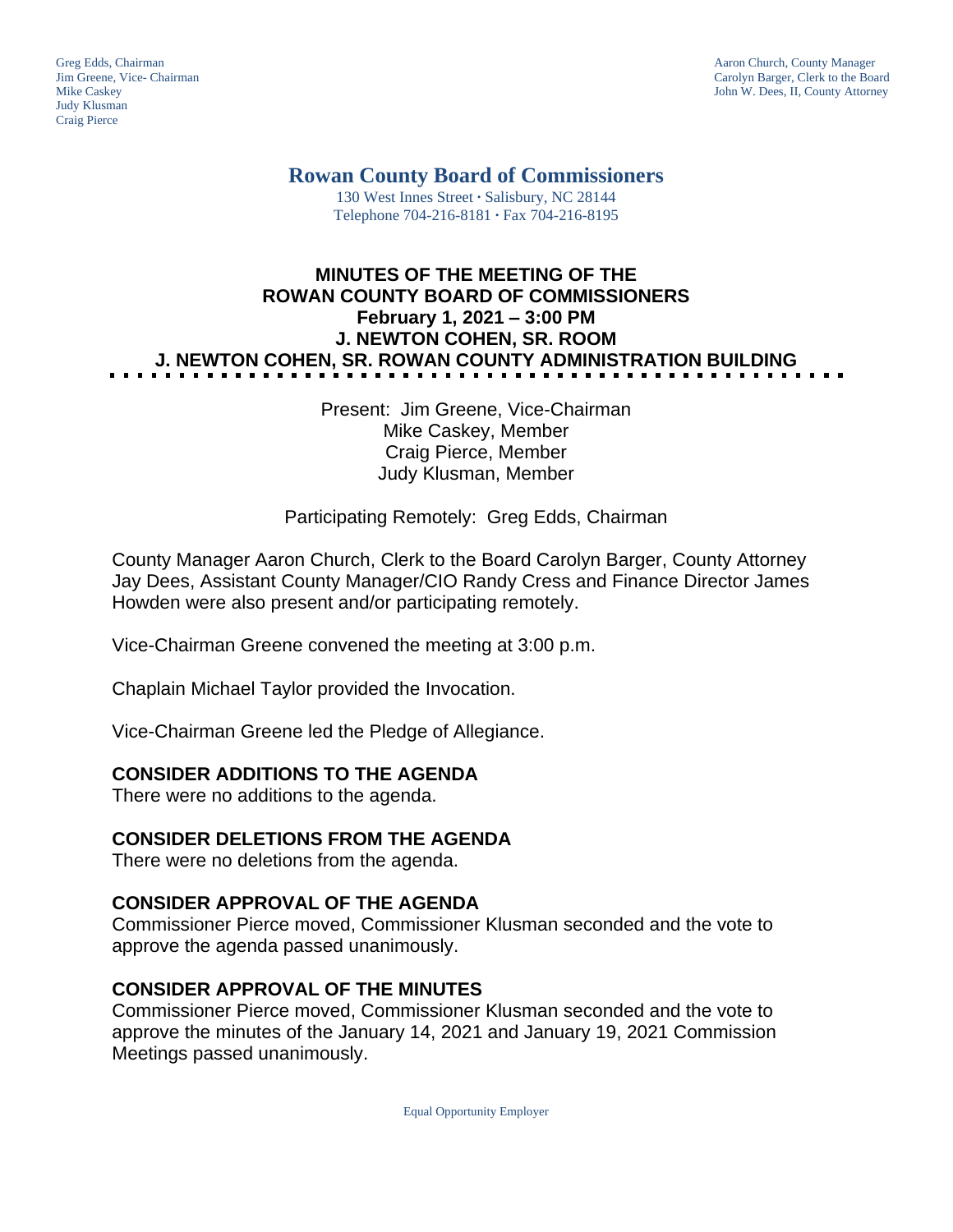# **1. CONSIDER APPROVAL OF CONSENT AGENDA**

Commissioner Klusman moved approval of the Consent Agenda. The motion was seconded by Commissioner Pierce and passed unanimously.

The Consent Agenda consisted of the following:

- A. Sale of Ground Lease Hangar T20 from Black to Baird
- B. Woodleaf Community Park Change Order
- C. RTS Public Transportation Agency Safety Plan (PTASP)
- D. Special Olympics
- E. On-Airport Tree Clearing Project and BA<br>E. Lease Extension and CPI increase Hange
- Lease Extension and CPI increase Hangar #28
- G. Tax Refunds for Approval
- H. Graham's Piping Contract HVAC Renovation
- I. RouteMatch Software Purchase
- J. Delegation of Authority to Sign Airport Leases
- K. Authorize Hazen to Advertise for Bids for the Construction of the Northeast Rowan County Water System Chemical Booster Station

### **2. PUBLIC COMMENT PERIOD**

Vice-Chairman Greene opened the Public Comment Period to entertain comments from any citizens wishing to address the Board. The following individuals came forward:

 Jamie Javurek, a pilot for American Airlines and business partner for a flight school located at the Mid-Carolina Regional Airport (Airport), discussed a potential grant opportunity. Mr. Javurek expressed hope that his business could partner with the County and the school system for the grant, which he stated was due by March 22, 2021.

Commissioner Pierce asked Mr. Javurek to provide a presentation to the Board for the next agenda in order to provide the Commissioners with more information.

Vice-Chairman Greene requested the information be submitted through the appropriate channels and that it be provided to the Airport and Transit Director and County Manager before coming to the Board.

With no one else coming forward or having submitted written comments, Vice-Chairman Greene closed the Public Comment Period.

### **3. PUBLIC HEARING & SUMMARY PRESENTATION – EDC 'PROJECT POPCORN'**

Scott Shelton, Vice-President of the Economic Development Commission (EDC), presented the executive summary for Project Popcorn (Project). The Company behind the Project was a well-known manufacturer that had been in business for decades with products available throughout the United States.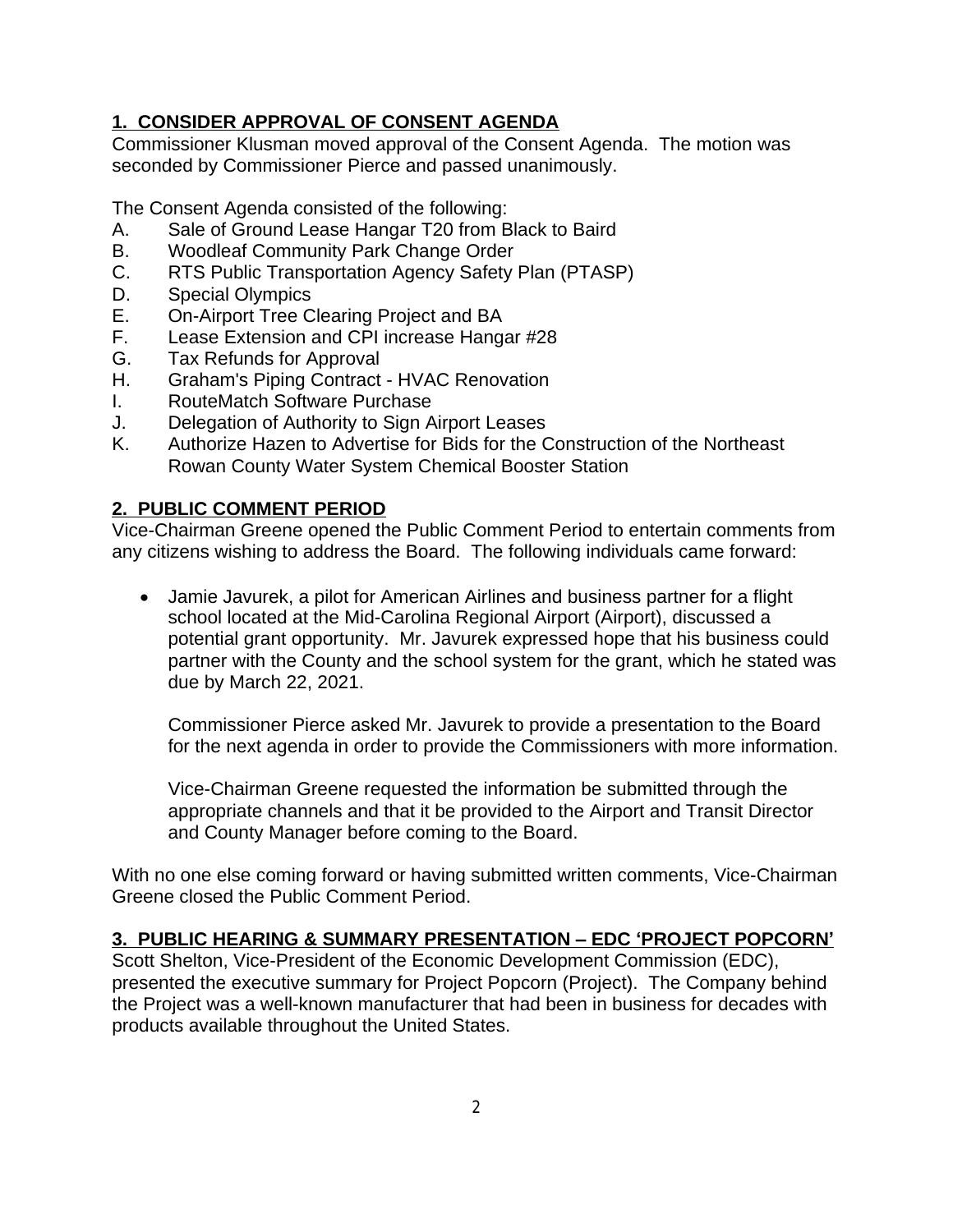The Project owners were evaluating locations to establish a production and distribution facility within the central and eastern region of the Unites States. If Rowan County was chosen, the company would create 1,200 new jobs over the next three (3) years. Approximately 1,100 of the new jobs would be in the operations/production categories. The remaining jobs would be comprised of supervisory and administrative positions.

The company planned to invest approximately \$127.5 million into the Project through the construction of a new facility and the installation of major equipment. The majority of the improvements would be completed by the end of 2021.

Mr. Shelton said the company would typically qualify for a Level 3 Grant under the County's Investment Grant Program. Due to the competitive nature of the Project and to strengthen the County's chances of securing the Project, the EDC proposed the Board consider extending the Investment Grant from five (5) to ten (10) years. During the first five (5) years, the company would receive a grant equal to 85% of the new taxes paid. During the final five (5) years, the company would only receive a grant equal to 50% of the new taxes paid.

The Rowan EDC also proposed the Board consider offering a \$500,000 equipment grant for the Project, which could only be used toward trade-specific equipment or fixtures, or, for tenant upfits. The grant would be structured as a loan, which would be forgiven if the company created and maintained 900 new jobs for a five-year period following the loan closing. Similar grants have been approved for other recent projects such as Project Wheel (New York Air Brake) and Project Kodiak (Chewy). Funding for the equipment grant would be provided through the County's economic development funds.

The Board was also asked to consider offering expedited local permitting at no charge to the company (the fee for the service was normally \$2,500). A draft of the proposed incentive agreement was included in the agenda packet.

With regards to other potential assistance, Mr. Shelton reported the EDC was working with the company to pursue a Job Development Investment Grant (JDIG) through the State. The JDIG program typically offered a performance-based, discretionary cash grant directly to new and expanding companies to help offset the cost of locating or expanding a facility in North Carolina. Mr. Shelton said the State had also been asked to consider applicable grant programs that could assist with any necessary infrastructure improvements to the company's potential site.

In addition, the EDC requested Duke Energy consider awarding the Project a cash grant from its Carolina Investment Fund Program.

Mr. Shelton discussed the fiscal impact and highlighted the projected revenue over a 10-year horizon that would result from the overall investment. It was anticipated that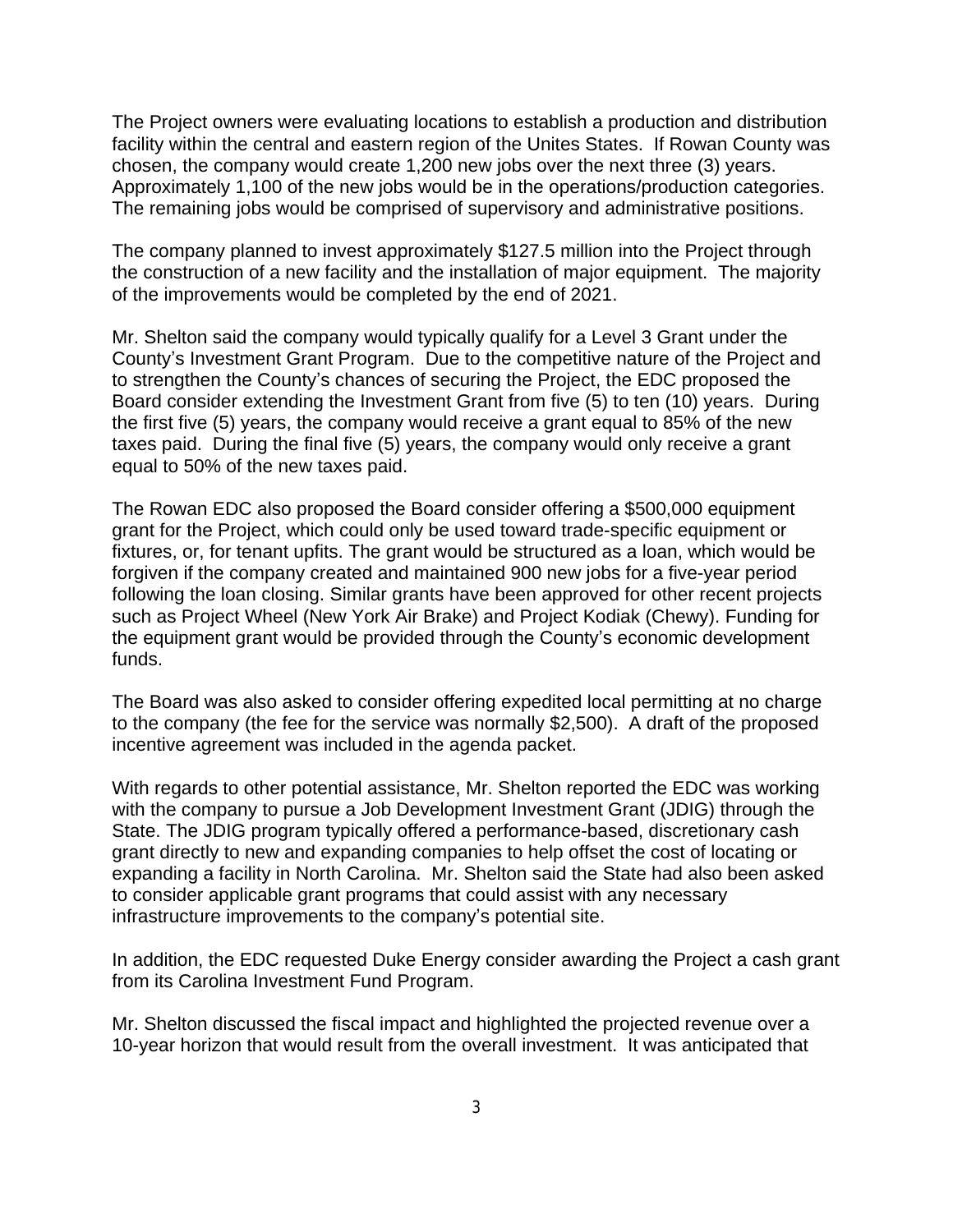Rowan County would stand to collect an estimated \$6,155,860, disburse grants totaling \$4,312,953 and retain an estimated \$1,842,907 of new revenue.

A brief question and answer period between the Board and Mr. Shelton followed the presentation.

Vice-Chairman Greene opened the public hearing to receive citizen input regarding Project Popcorn. With no one wishing to address the Board and no one having submitted written comments, Vice-Chairman Greene closed the public hearing.

Commissioner Pierce moved approval of the economic incentive request for Project Popcorn as presented. The motion was seconded by Commissioner Klusman and passed unanimously.

### **4. BOARD OF EDUCATION SURPLUS PROPERTIES**

Anthony Vann, Assistant Superintendent of Operations for Rowan-Salisbury School System (RSSS), presented a power point as he discussed a request from the Rowan Salisbury Board of Education (BOE). Mr. Vann reported the BOE had met on January 26, 2021 and declared Faith and Enochville school properties as surplus and in accordance with North Carolina General Statutes (NCGS), the BOE was offering the properties to the County prior to disposal.

Mr. Vann said the BOE had previously declared the property located at 305 S. Zion Street in Landis as surplus.

Further details for each site declared as surplus was as follows:

- Enochville Elementary, located at 925 Enochville Avenue in China Grove, NC consisted of approximately nine (9) acres, school building and associated structures constructed in 1941. (Effective at end of 2020-21 school year).
- Faith Elementary, 1000 School Street in Faith, NC consisted of approximately twelve (12) acres, school building and associated structures constructed in 1929. (Effective at end of 2020-21 school year).
- Landis site, located at 305 S. Zion Street, in Landis, NC consisted of approximately .92 acres, 21,250 square foot classroom structure constructed in 1941.

In conclusion, Mr. Vann asked the Commissioners to release the properties to the BOE so the school system could move forward if the County did not have a use for the properties.

Vice-Chairman Greene asked what the Landis site under consideration had been used for. Mr. Vann said the facility had served as a multi-purpose classroom building, which had not been used in five (5) or six (6) years due to declining enrollment. Mr. Vann said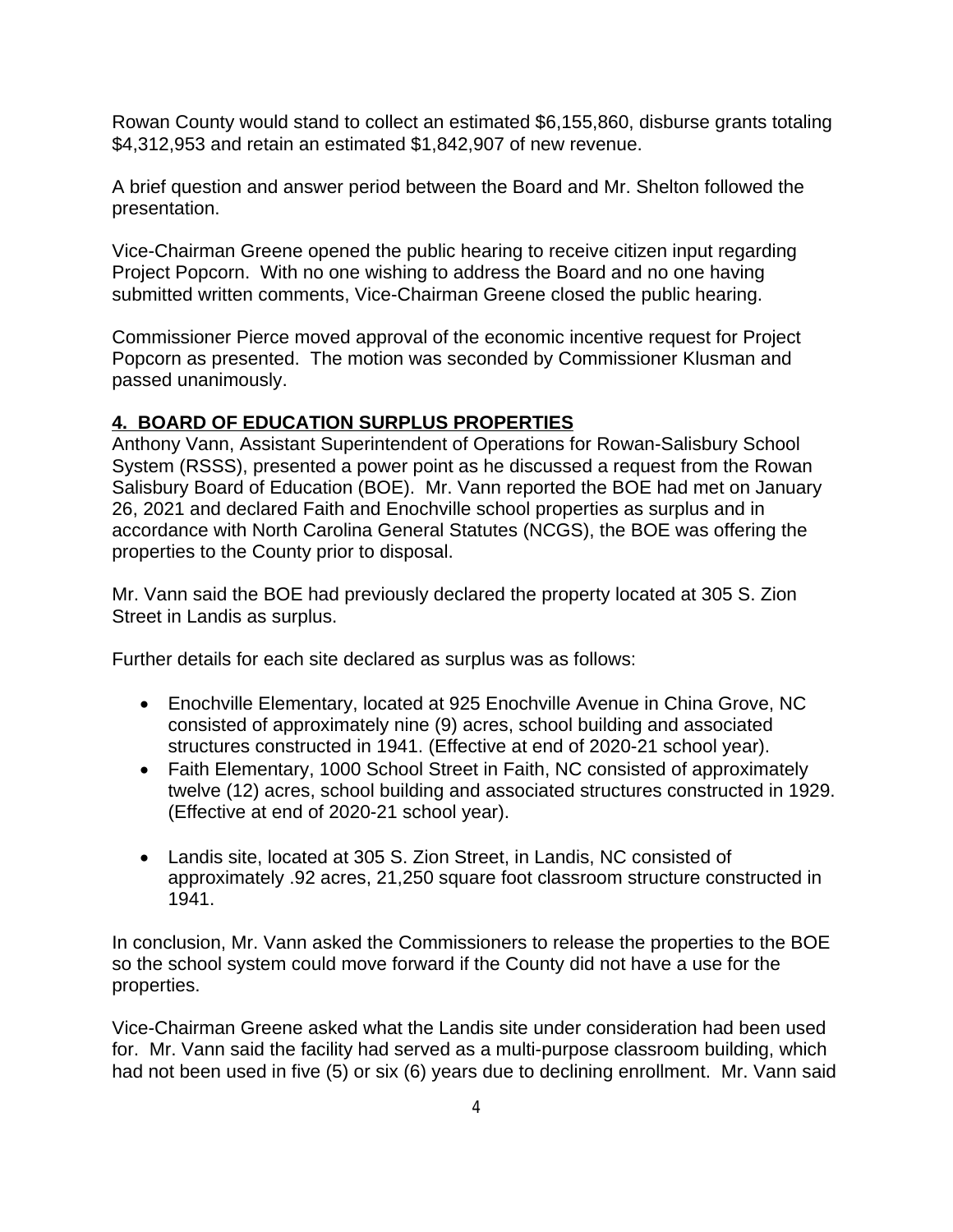young children were also having to cross the street to access the building, which created a safety issue. Since there was enough space in the main building, Mr. Vann said the BOE had decided to no longer use the multi-purpose classroom facility.

Commissioner Pierce asked where the children would go to school once the schools were closed. Mr. Vann said the BOE had approved a plan for the vast majority of the Enochville students to be transferred to Landis and the other group to Millbridge Elementary. The Faith Elementary students would be redistricted to Shive, Rockwell, Granite and Koontz Elementary Schools.

Commissioner Pierce asked if Landis school would be adequate to service the number of children being redistricted. Mr. Vann responded yes and that the plan brought the utilization rate up to a more reasonable range, even if all the students who were learning remotely returned.

Commissioner Pierce inquired as to the estimated number of students being redistricted to Landis. Mr. Vann said the redistricting plan for Landis was to accept 111 base students and the overall estimated total students at the school would be in the 500 range. Mr. Vann said he could pull the figures and provide the exact numbers to the Commissioners.

Commissioner Caskey questioned the capacity for Landis and Mr. Vann said 660. Mr. Vann stated the Principal at the school was confident the school could handle the additional students from the redistricting.

Commissioner Caskey said there was the possibility for a large housing project to be built in the southern portion of the County. Commissioner Caskey asked if the BOE was aware of the potential project. Mr. Vann said the BOE was familiar with the possibility but to his knowledge there had been no extensive conversation pertaining to the project.

Commissioner Caskey said he understood the housing project would more than likely be built and he asked what would happen and whether it would cause the BOE to redistrict again. Mr. Vann said there was always the possibility of having to redistrict again in a number of years. Mr. Vann said currently across the district there were approximately 5,000 empty seats.

Commissioner Caskey said the proposed housing project would only be a couple of miles from Enochville.

Commissioner Caskey referred to the Faith Elementary site and said he understood there was a substantial offer for the building. Mr. Vann said the BOE received an offer for the property but was not in a position to dispose of the property until the Commissioners determined the County did not want the property. Mr. Vann said the BOE would meet the following Monday and he would report on the outcome of the Commissioners decision for further direction.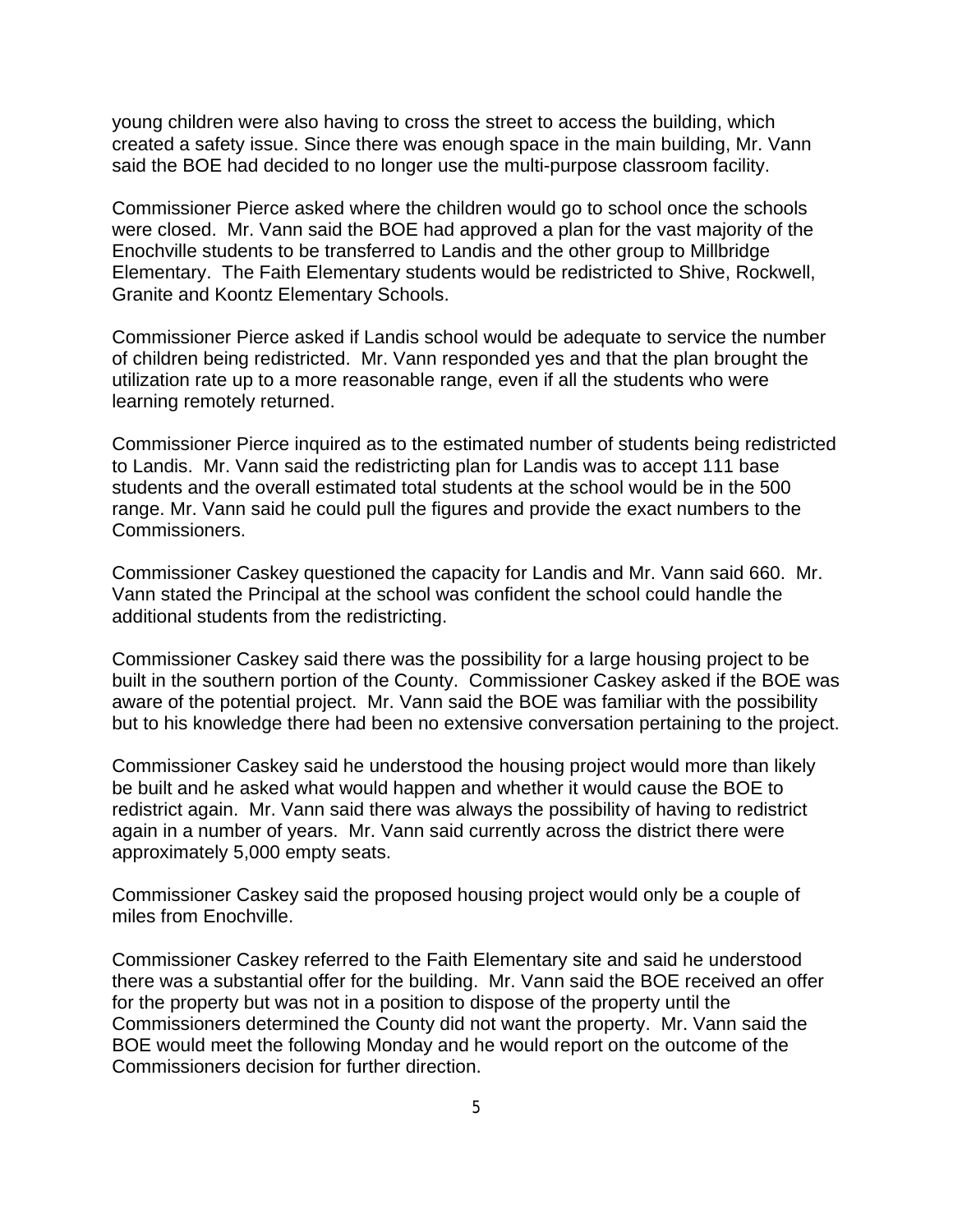Commissioner Caskey asked if the furniture would be sold with Faith Elementary. Mr. Vann responded the furniture would have to be negotiated with the possible buyer. Mr. Vann said RSSS typically removed the furniture from old structures to be distributed to other schools if needed. Mr. Vann said to his knowledge RSSS did not have a high demand for elementary school furniture at this time and the furniture could be negotiated with the purchaser.

Commissioner Caskey noted RSSS would have to pay someone to remove the seats and take them to storage. Commissioner Caskey said he had no interest in Faith Elementary but felt the school system should leave the seats since there were 5,000 seats open across the district and no demand for elementary seats. Mr. Vann agreed there were times when it became more feasible to leave the furniture.

Commissioner Caskey reiterated he had no interest in Faith Elementary but would like for the Commissioners to recommend they keep the furniture with the building to save the taxpayers some money. Mr. Vann said he felt sure the BOE would consider the recommendation if it was a cost savings to RSSS.

Commissioner Pierce said the Commissioners had not seen numbers for a redistricting plan and he agreed with Commissioner Caskey regarding the tremendous growth potential in the southern portion of the County/Enochville area. Commissioner Pierce said he hated to sell a 21,000 square foot building and have the BOE come back in a year asking to build another school.

Commissioner Pierce proposed the Commissioners vote on Faith Elementary; however, he felt the Commissioners should receive more information pertaining to growth projections for the areas of Enochville Elementary and the Zion Street location.

Vice-Chairman Greene said the Board would vote on the Faith Elementary property and table the other two (2) requests in order to receive more information from the BOE.

Commissioner Pierce moved to pull out Faith Elementary and declare the property as surplus and to table the other two (2) schools for further information.

In response to Commissioner Caskey, Commissioner Pierce amended motion to encourage leaving the furniture inside the Faith building along with the purchase price. The motion was seconded by Commissioner Caskey and passed unanimously.

Vice-Chairman Greene asked if RSSS would make a presentation to the Board for the plans of the school district for the southern Rowan area. Vice-Chairman Greene said the Commissioners would like more information regarding the capacity of the schools in question and the school system's ability to handle an increase in population if the proposed housing construction took place.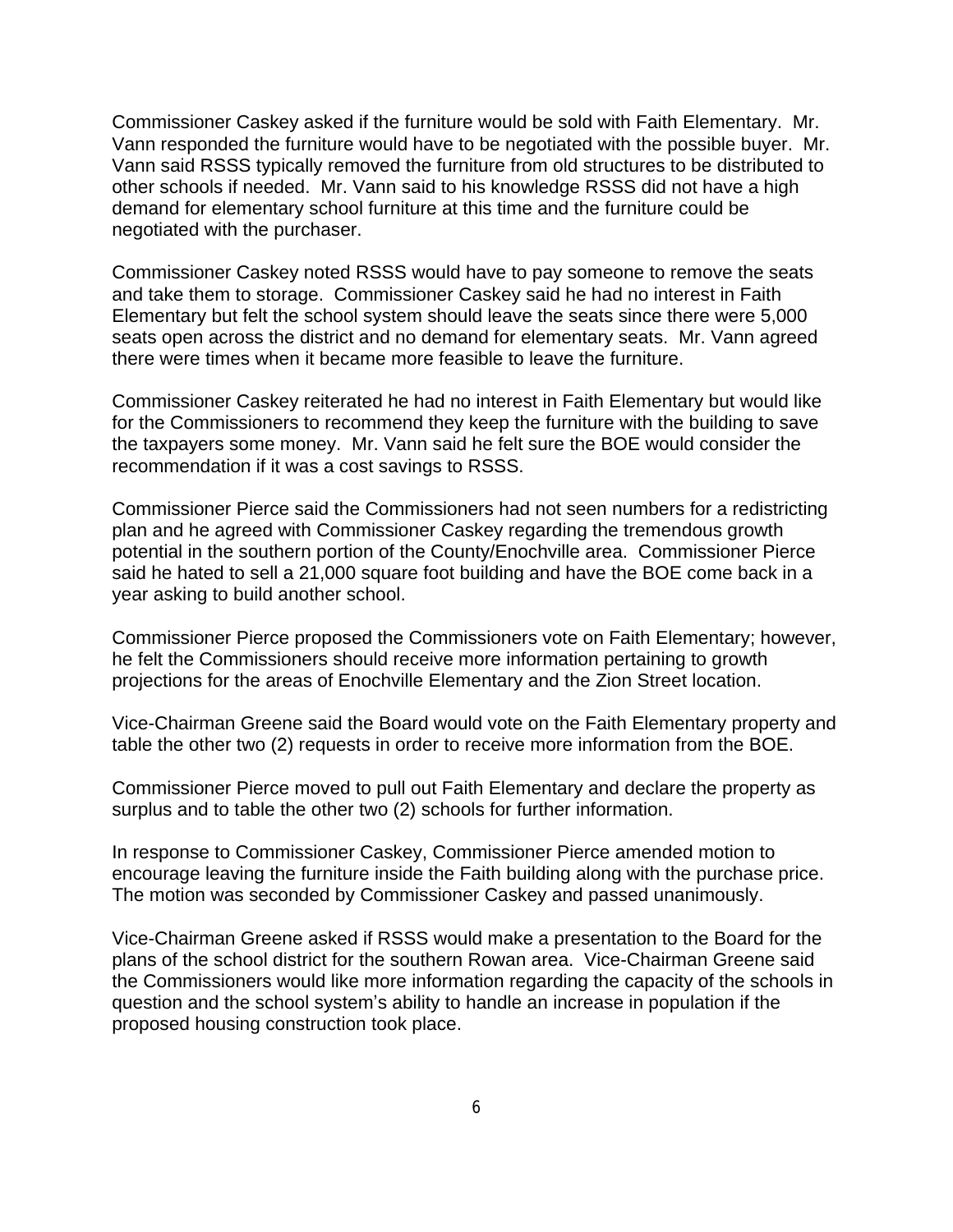Mr. Vann said he would be glad to pull the information together and make a presentation to the Board at a future meeting.

#### **5. ENVIRONMENTAL HEALTH BI-WEEKLY UPDATE**

Adrian Pruett, Environmental Health (EH) Supervisor, provided an update regarding inspections for EH.

In response to inquiries from Commissioner Klusman, Mr. Pruett discussed staffing levels and said EH had two (2) more positions to fill.

Mr. Pruett talked about an influx of forty-three (43) new applications (within two [2] weeks) and said EH would not be able to maintain the desired two-week inspection turnaround. Mr. Pruett said the applications were for inspections all over the County and not from just one (1) developer.

Commissioner Klusman said it was important to keep staff busy first; however, she did not want to lose the connection for the County's contractors to help with inspections.

Commissioner Pierce mentioned he had been taken aback when a contractor called him to say the County's inspectors were directing traffic for the COVID-19 vaccine clinics. Commissioner Pierce advised Mr. Pruett to contact the County Manager if inspectors were asked to direct traffic again. Commissioner Pierce questioned such duties as an improper use of manpower when there were volunteers that would help with the clinics.

Vice-Chairman said there was a civic club that had taken on the responsibility to volunteer with the clinic/COVID-19 events.

### **6. LITTER REPORT**

Vice-Chairman Greene presented the report from Caleb Sinclair, Environmental Management Director. Vice-Chairman Greene said Rowan County Staff removed 10,260 pounds of roadside debris and litter during the two-week period beginning Monday, January 11, 2021 through Friday, January 21, 2021.

### **7. BUDGET AMENDMENT**

Finance Director James Howden presented the following budget amendments for the Board's consideration:

• Rowan Public Library (RPL) received two (2) bank drafts in memory of Betty Dan Spencer. The Spencer Family requested all donations received in her memory be applied to her endowment with the RPL Foundation. The Library also received additional revenue for unrestricted gifts. The request was to move the revenues to the expense account. \$10,968

Commissioner Pierce moved approval of the budget amendment as presented. The motion was seconded by Commissioner Caskey and passed unanimously.